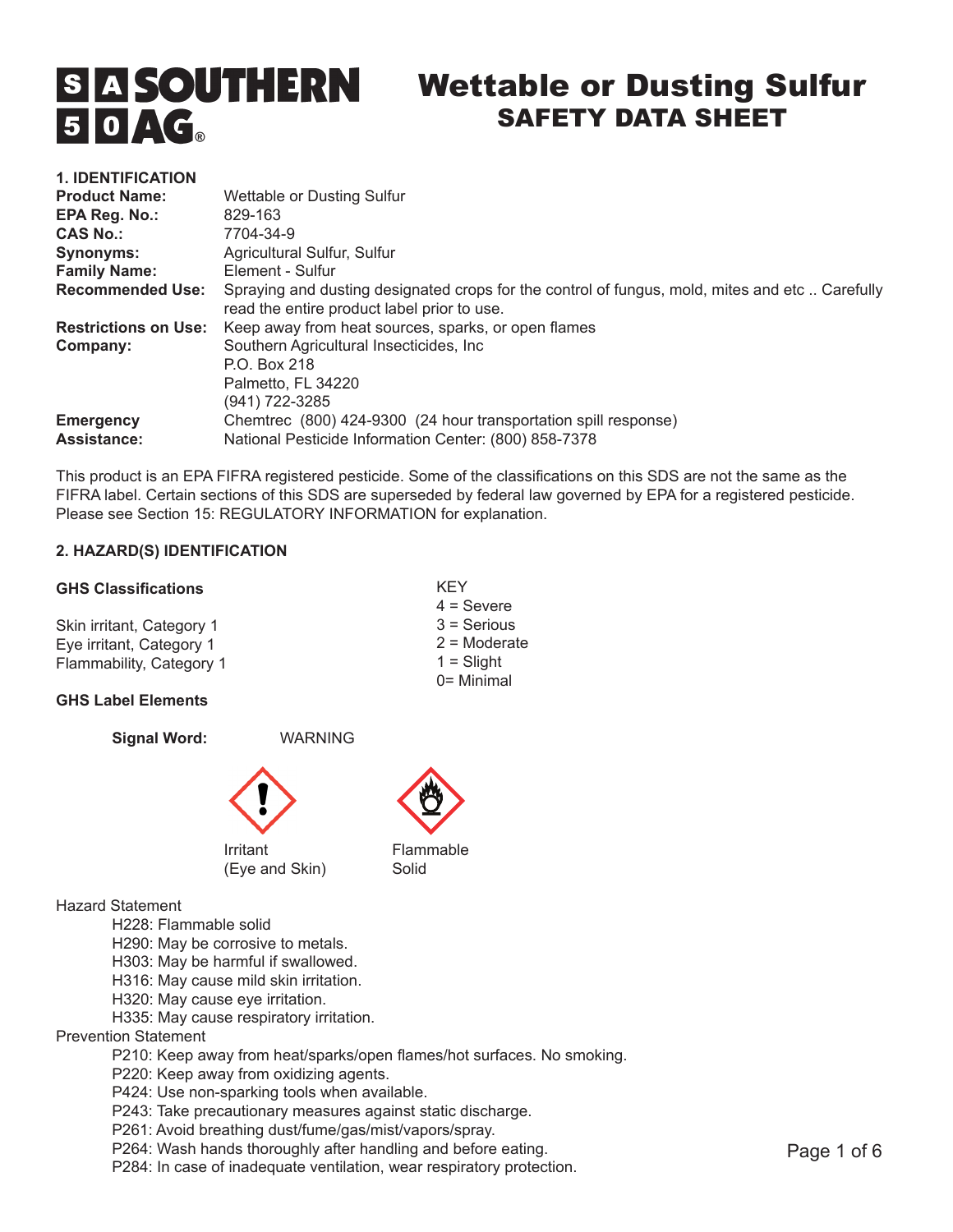Response Statement P362: Take off contaminated clothing. P363: Wash contaminated clothing before reuse. P370+P378: In case of a fire, use water fog, spray, or regular foam to extinguish. Do not use a direct water stream. P381: Eliminate all ignition sources.

Storage Statement

P402: Store in a dry place. P403: Store in a well-ventilated place.

P404: Store in a closed container.

# **3. COMPOSITION/INFORMATION ON INGREDIENTS**

# **Chemical Characterization Mixture**

| Product                       | Percentage Contained | <b>CAS Number</b> |
|-------------------------------|----------------------|-------------------|
| Sulfur                        | 90.0                 | 7704-34-9         |
| Hydrated aluminum silicate    | < 8.0                | 1332-58-7         |
| Dispersant                    | < 1.0                | proprietary       |
| Synthetic precipitated silica | < 1.0                | 7631-86-9         |
| Magnesium carbonate           | < 1.0                | 7760-50-1         |
| Decarboxylated resin          | ${}_{0.5}$           | 8050-18-8         |

#### **Hazardous Ingredient** None

# **4. FIRST AID MEASURES**

#### **Description of First Aid Measures**

**Skin** Wash skin thoroughly with mild soap and water. Wash exposed clothing separately before reuse.

- **Eye** Immediately flush eyes with plenty of water for 15 minutes, while holding upper and lower lid apart to insure rinsing of entire eye surface and lids. Do not use boric acid to rinse with. FOR SEVERE IRRITATION, SEEK MEDICAL ATTENTION, preferably an ophthalmologist.
- **Inhalation** Move victim to fresh air. Watch for signs of an allergic reaction. Use a bronchodilator inhaler if directed by asthma patient. Keep victim warm and quiet. If not breathing, give artificial respiration. If heart has stopped beating, start cardiopulmonary resuscitation (CPR). SEEK MEDICAL ATTENTION.
- **Ingestion** Give one tablespoon of Syrup of Ipecac to induce vomiting. If vomiting does occur, give fluids again. If vomiting has not occurred in twenty minutes, the same dose of Syrup of Ipecac may be repeated one additional time. Alternatively, vomiting may be induced by touching the back of the throat with a finger. Do not give anything by mouth to an unconscious or convulsing person. SEEK MEDICAL ATTENTION.

# **Most Important Symptoms and Effects (Long-Term and Acute)**

Refer to Section 11: Toxicological Information

#### **Indication of any Immediate Medical Attention or Special Treatment Needed**

Individuals with known allergies to sulfide drugs may also have allergic reactions to elemental sulfur.

#### **5. FIRE-FIGHTING MEASURES**

#### **Suitable Extinguishing**

**Media** Water fog, spray, or regular foam. Do not use a direct water stream.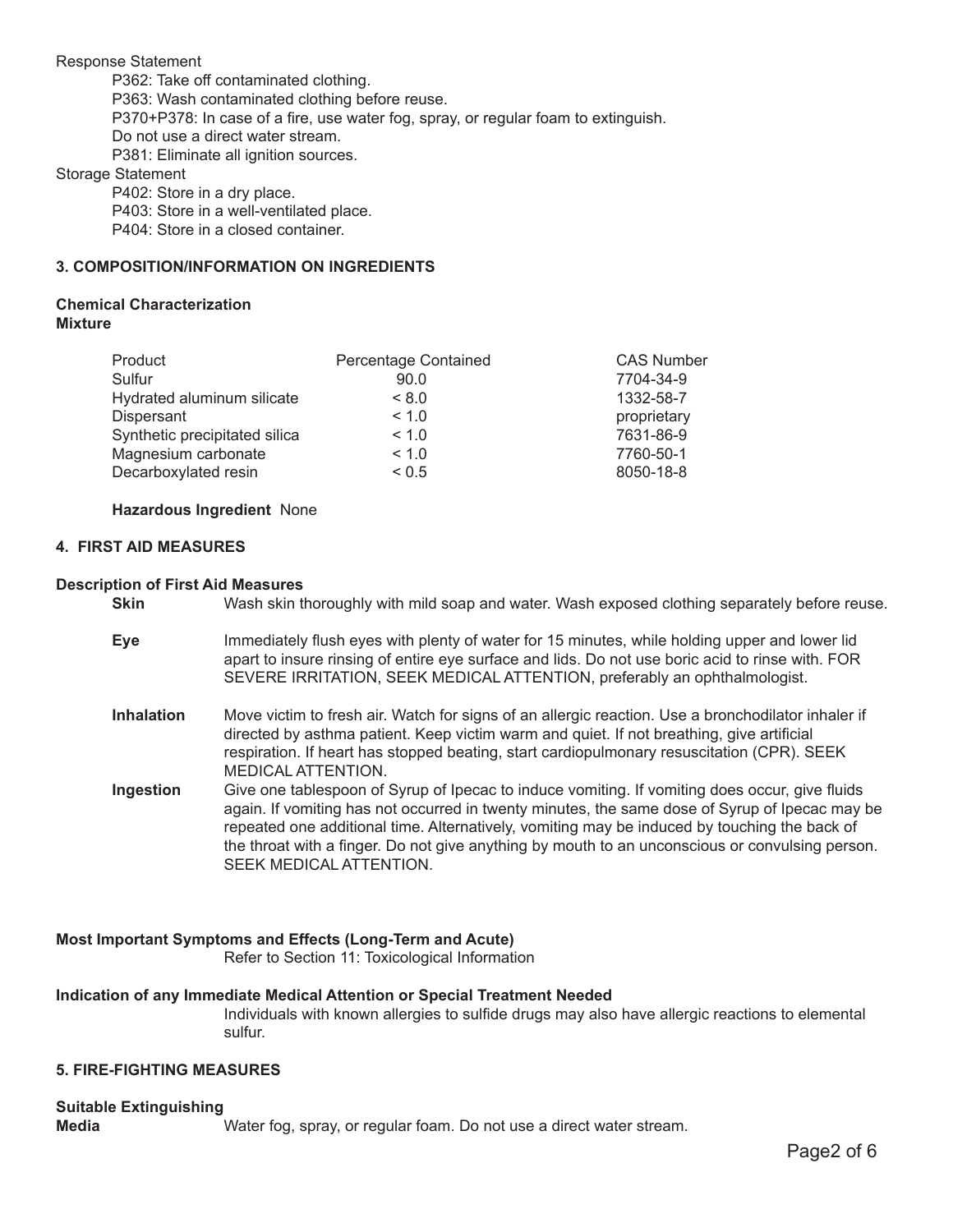#### **Unsuitable Extinguishing**

- **Media** Do not use solid streams of water, which could create sulfur dust clouds and cause an explosion or could move burning sulfur to adjacent areas.
- **Exposure Hazards** Prevent human exposure to smoke, fumes, or products of combustion (sulfur oxide gases). Evacuate nonessential personnel from the fire area. If large fire, evacuate people downwind from fire. Consider evacuation for ½ mile in all directions.

**Advice for Firefighters** Firemen exposed to contaminated smoke should be immediately relieved and checked for symptoms of exposure of toxic gases. This should not be mistaken for heat exhaustion or smoke inhalation. SEEK MEDICAL ATTENTION IMMEDIATELY.

**Protective Equipment** Wear full-faced, self-contained breathing apparatus and full protective clothing.

**Fire and Explosion Hazards** Fire will rekindle until mass is cooled below 310°F (154°C). Cool surrounding areas with water fog to prevent re-igniting. Sulfur dust is HIGHLY FLAMMABLE. If suspended in air, it will ignite by friction, static electricity, heat, sparks, or flames. Sulfur dust clouds may explode.

**Combustion Products** Sulfur oxide gases.

#### **6. ACCIDENTAL RELEASE MEASURES**

- **Personal Precautions** Minor spills such as torn or ruptured containers should be repaired or patched with tape if possible. Place spilled material in a disposable container. Avoid getting dust in eyes.
- **Protective Equipment** Maintain adequate ventilation. Wear a dust mask when dust is present or a respirator if smoke is present. Wear safety glasses.

**Emergency Procedures** As an immediate precautionary measure isolate spills or leak areas. Eliminate all sources of ignition, such as flares, sparks, or flames, in the immediate area. No smoking. Ventilate closed spaces before entering.

**Environmental Precautions** Do not allow runoff to enter lakes or waterways

**Containment/Cleanup Measures** Gently sweep or shovel up spilled material using a natural fiber broom and/or aluminum shovel to prevent sparking, to avoid creating a dust cloud. Place sweepings in an appropriate chemical waste container for reclaiming or disposal in an approved facility. Wash spill site after clean-up is complete.

#### **7. HANDLING AND STORAGE**

#### **Precautions for Safe Handling All handling and conveying equipment should be properly grounded and bonded.**

Be careful not to create dust. Avoid any conditions that might tend to create a dust explosion. Maintain good housekeeping practices to minimize dust build-up and dispersion. Eliminate sources of ignition. Keep away from heat, sparks, and flames. Use nonferrous tools, when available, to reduce sparking. Gently sweep or shovel up spilled materials using a natural fiber broom and/or aluminum shovel to prevent sparking. Maintain adequate ventilation in all areas.

# **Conditions for Safe Storage, Including any Incompatibilities:**

Containers should be stored in a cool, dry, well-ventilated area. Keep container tightly closed. Store away from flammable materials, sources of heat, flames, and sparks. Separate from chlorates, nitrates, and other oxidizing agents. Exercise due caution to prevent damage to or leakage from container.

**Incompatible Materials** Keep away from flammable materials, sources of heat, flame, sparks, chlorates, nitrates and other oxidizing agents.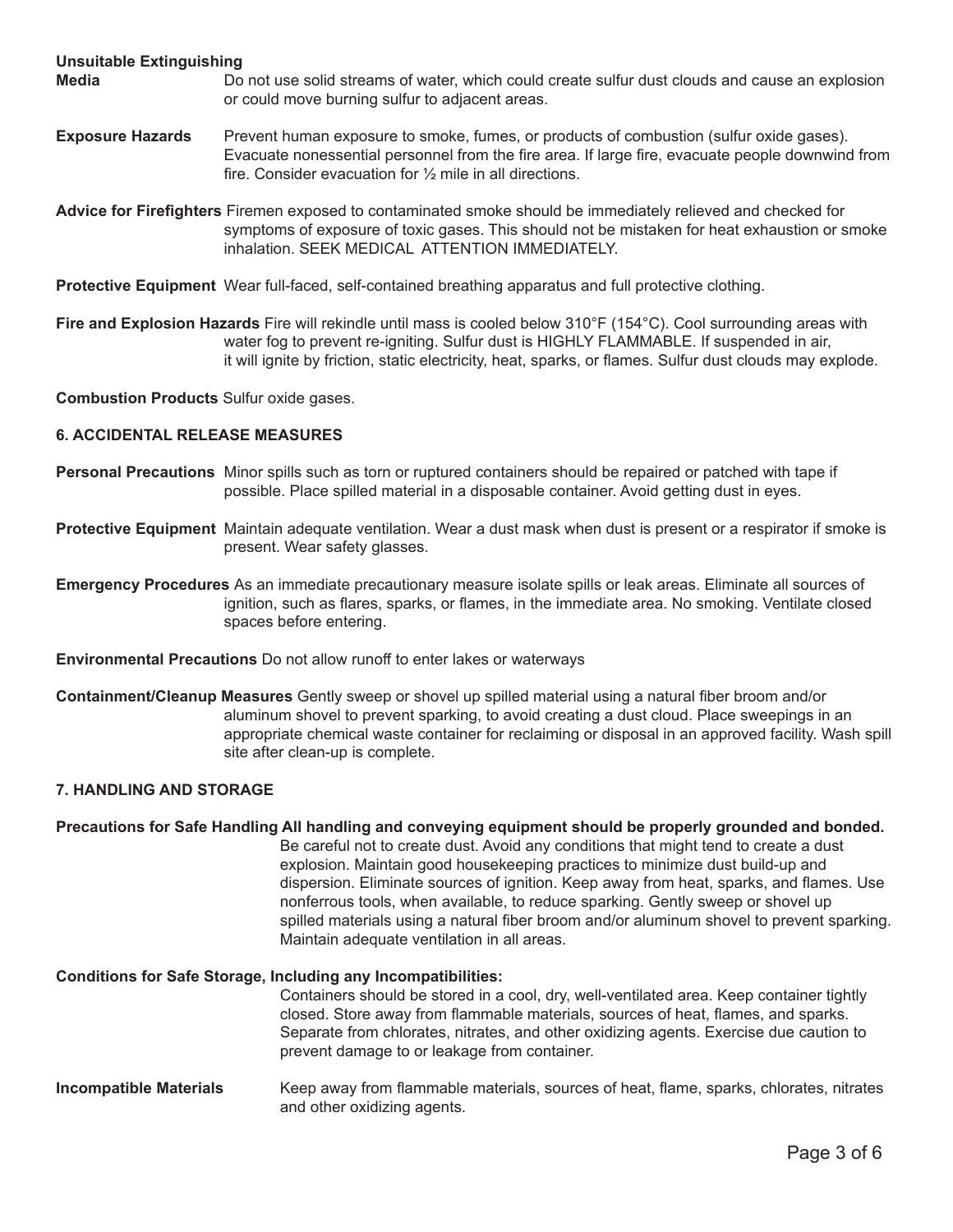# **8. EXPOSURE CONTROLS/PERSONAL PROTECTION**

| <b>Engineering Measures/Control</b>              | Maintain adequate ventilation in all areas. No flares or flames in area. Be careful<br>not to create dust. Eliminate sources of ignition.                                                                                                                                                                                                                                                                                                    |
|--------------------------------------------------|----------------------------------------------------------------------------------------------------------------------------------------------------------------------------------------------------------------------------------------------------------------------------------------------------------------------------------------------------------------------------------------------------------------------------------------------|
| <b>Respiratory</b>                               | Wear dust masks and use NIOSH/MSHA approved dust respirator if airborne<br>concentrations exceed exposure limits.                                                                                                                                                                                                                                                                                                                            |
| <b>Eyes/Face</b>                                 | Wear suitable, protective safety glasses to prevent eye irritation from dust.                                                                                                                                                                                                                                                                                                                                                                |
| <b>Hands</b>                                     | Wash hands thoroughly after handling and before eating or smoking.                                                                                                                                                                                                                                                                                                                                                                           |
| <b>Skin/Body</b>                                 | Wear suitable, protective clothing to prevent skin irritation from dust. Wash skin<br>thoroughly after handling and before eating or smoking. Wash contaminated clothing<br>separately before reuse.                                                                                                                                                                                                                                         |
| <b>Environmental Exposure</b><br><b>Controls</b> | Follow best practice for site management and disposal of waste. Avoid release to the<br>environment.                                                                                                                                                                                                                                                                                                                                         |
| <b>General Industrial Hygiene</b>                | Protective equipment should be used in any situation that may <b>Considerations</b> result in<br>hazardous exposure. Maintain good housekeeping practices to minimize dust build-up<br>and dispersion. Eliminate sources of ignition. Use nonferrous tools to reduce sparking.<br>Sweep or shovel up spilled material using a natural fiber broom and/or aluminum<br>shovel to prevent sparking. Maintain adequate ventilation in all areas. |

# **9. PHYSICAL AND CHEMICAL PROPERTIES**

| <b>Physical State</b><br>Appearance | Solid<br>Yellow colored lumps, crystals, powder, or formed shape        |
|-------------------------------------|-------------------------------------------------------------------------|
| <b>Formula</b>                      | $Sa$ (Rhombic or monoclinic)                                            |
| Odor                                | Odorless, or faint odor of rotten eggs                                  |
| <b>Odor Threshold</b>               | No data available                                                       |
| рH                                  | No data available                                                       |
| <b>Boiling Point</b>                | 832° F (444° C)                                                         |
| <b>Melting/Freezing Point</b>       | 118-120°C (244-248°F)                                                   |
| <b>Flash Point</b>                  | 207"C (405°F) Closed Cup                                                |
| <b>Evaporation Rate</b>             | No data available                                                       |
| <b>Flammability</b>                 | May form combustible dust concentrations in air                         |
| <b>Flammable/Explosion Limits</b>   | Upper: 6.38% (v) Lower: 0.17% (v)                                       |
| <b>Vapor Pressure</b>               | 8 mmHg at 246°C (475°F) 1 mmHg at 183.8°C (362.8°F)                     |
| <b>Vapor Density</b>                | No data available                                                       |
| <b>Purity</b>                       | 90.0 Min. Wettable; 98.0 Min. Dusting                                   |
| <b>Auto-Ignition Temperature</b>    | 240°C (464°F)                                                           |
| <b>Decomposition Temperature</b>    | Does not decompose                                                      |
| <b>Viscosity</b>                    | Not applicable                                                          |
| <b>Specific Gravity</b>             | $2.07$ @ 70 $^{\circ}$ F                                                |
| <b>Solubility in Water</b>          | Insoluble                                                               |
| <b>Bulk Density</b>                 | Lumps: 75-115 lbs. /ft <sup>3</sup> Powder: 33-80 lbs. /ft <sup>3</sup> |

# **10. STABILITY AND REACTIVITY**

| <b>Chemical Stability</b>       | <b>Stable</b>                                                        |             |
|---------------------------------|----------------------------------------------------------------------|-------------|
| <b>Conditions to Avoid</b>      | Keep from heat sources, sparks, and open flames.                     |             |
| <b>Incompatible Materials</b>   | Oxidizing agents, copper, copper alloys, steel, chlorates, nitrates. |             |
| <b>Possibility of Hazardous</b> | Oxidizing agents may react violently.                                |             |
| <b>Reactions</b>                |                                                                      |             |
| <b>Hazardous Decomposition</b>  | Oxides of sulfur gases produced by burning sulfur.                   |             |
| <b>Products</b>                 |                                                                      | Page 4 of 6 |
| <b>Hazardous Polymerization</b> | Will not occur.                                                      |             |
|                                 |                                                                      |             |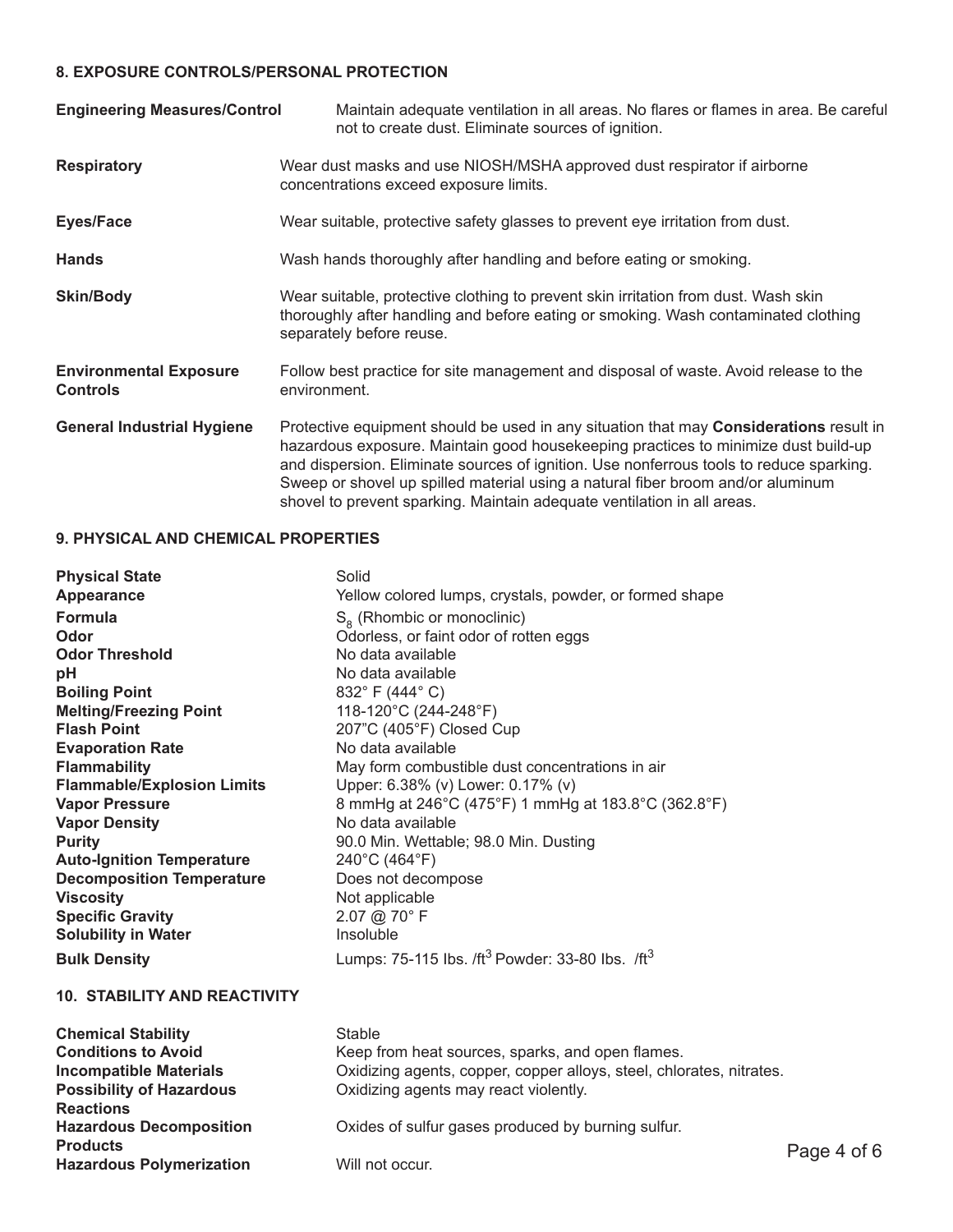# **11. TOXICOLOGICAL INFORMATION**

| <b>Likely Routes of Exposure</b>                       |                                                     | Inhalation, ingestion, skin contact, and eye contact.                                                                                                                                                                             |  |  |
|--------------------------------------------------------|-----------------------------------------------------|-----------------------------------------------------------------------------------------------------------------------------------------------------------------------------------------------------------------------------------|--|--|
| <b>Signs and Symptoms of</b><br>Overexposure           |                                                     | Nose or throat irritation, coughing, chest discomfort, asthma, difficulty breathing,<br>skin irritation, nausea, vomiting, stinging eye irritation, and hives.                                                                    |  |  |
| <b>Exposure Limits</b>                                 |                                                     | No exposure limits have been established.                                                                                                                                                                                         |  |  |
| <b>Acute Symptoms and Effects</b><br><b>Inhalation</b> |                                                     | Prolonged inhalation may cause irritation of respiratory tract. Breathing of dust<br>may aggravate asthma and other pulmonary diseases.                                                                                           |  |  |
| <b>Eye Contact</b>                                     |                                                     | Sulfur dust is an eye irritant.                                                                                                                                                                                                   |  |  |
| <b>Skin Contact</b>                                    |                                                     | No adverse effects. Skin irritation may be aggravated in persons with existing<br>skin lesions.                                                                                                                                   |  |  |
| Ingestion                                              |                                                     | Ingested sulfur is converted to sulfides in the gastrointestinal tract (GI), and<br>ingestion of 10 to 20 grams has caused irritation of the GI tract and renal injury.<br>Swallowing large amounts may cause nausea and vomiting |  |  |
| <b>Long-Term Effects</b>                               |                                                     | None known to humans                                                                                                                                                                                                              |  |  |
| <b>Toxicity</b>                                        | $LD_{50}$<br>$LD_{50}$<br><b>Skin</b><br><b>Eye</b> | Oral: >5050 mg/kg (rats)<br>Dermal: >2020 mg/kg (rats)<br>Inhalation @ 90%: >5.49-mg/L air concentration (rats)<br>Slightly irritating (rabbits)<br>Minimal irritation in non-washed eyes (rabbits)                               |  |  |
| <b>Sensitization</b>                                   |                                                     | Not Established                                                                                                                                                                                                                   |  |  |
| <b>Reproductive Effects</b>                            |                                                     | Not Established                                                                                                                                                                                                                   |  |  |
| <b>Developmental Effects</b>                           |                                                     | Not Established                                                                                                                                                                                                                   |  |  |
| <b>Endocrine Disruptor</b>                             |                                                     | Not Established                                                                                                                                                                                                                   |  |  |

**Carcinogenicity, Teratogenicity, Mutagenicity** This product does not contain any ingredient designated by NTP, IARC, or OSHA as a probable human carcinogen.

| <b>12. ECOLOGICAL INFORMATION</b>                                                     |                        |                                                                                  |             |
|---------------------------------------------------------------------------------------|------------------------|----------------------------------------------------------------------------------|-------------|
| <b>Toxicity</b>                                                                       |                        |                                                                                  |             |
| <b>Toxicity to Fish</b>                                                               | $LC_{50}$<br>$LC_{50}$ | Oncorhynchus mykiss (rainbow trout) -> 180 mg/l -96h<br>Other fish-866 mg/l-96h  |             |
| <b>Toxicity to Daphnia</b><br>and Other Aquatic<br><b>Invertebrates</b>               | $EC_{50}$              | Daphnia magna (Water flea) -> 5,000 mg/l -48h                                    |             |
| <b>Ecotoxicity</b><br><b>Mobility</b><br><b>Degradation</b><br><b>Bioaccumulation</b> |                        | No data available<br>No data available<br>No data available<br>No data available |             |
| <b>Results of PBT and</b><br><b>vPvB Assessment</b>                                   | conducted.             | PBT/vPvB assessment not available as chemical safety assessment not required/not | Page 5 of 6 |